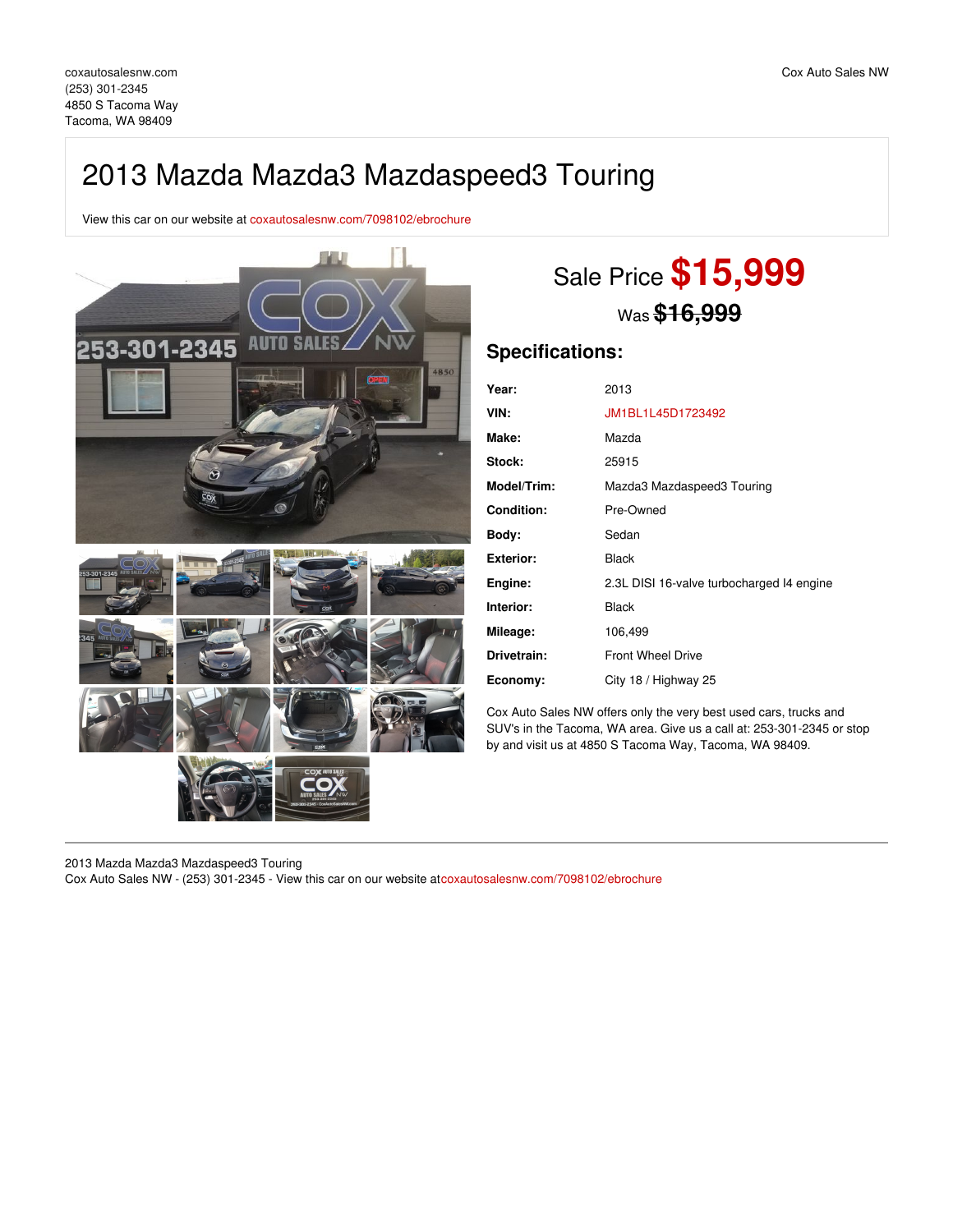

#### 2013 Mazda Mazda3 Mazdaspeed3 Touring

Cox Auto Sales NW - (253) 301-2345 - View this car on our website at[coxautosalesnw.com/7098102/ebrochure](https://coxautosalesnw.com/vehicle/7098102/2013-mazda-mazda3-mazdaspeed3-touring-tacoma-wa-98409/7098102/ebrochure)

## **Installed Options**

### **Interior**

- (2) 12-volt pwr outlets- (2) coat hooks- (3) passenger assist grips
- 3-spoke leather wrapped steering wheel -inc: red stitching, illuminated audio controls, cruise controls, Bluetooth controls
- 60/40 split fold-down rear seat- Aluminum pedals
- Black/red decoration panel w/silver door handles- Cargo area light -inc: on/off switch
- Center console w/covered storage compartments, sliding padded armrest
- Cruise control w/steering wheel mounted controls
- Delayed courtesy lights -inc: front map & dome Driver aluminum foot rest
- Driver illuminated window switch- Driver side storage bin- Dual front cupholders w/lids
- Dual side covered visor w/illuminated vanity mirror
- Dual zone auto climate control w/pollen filter Engine immobilizer anti-theft system
- Front side window demisters- Front/rear outboard adjustable headrests
- Full cargo area trim- Full carpeting
- Gauges & controls illumination w/dial-type dimming control Gray molded cloth headliner
- Illuminated glove box- Illuminated welcome mode
- Instrumentation -inc: speedometer, tachometer, (2) resettable trip odometers
- Leather parking brake w/bright release button- Leather-wrapped black shift knob
- Lighting -inc: front map lights, dome light, ignition keyhole
- Mazdaspeed black w/white letter & red accent gauges -inc: white stylus, boost gauge, white nighttime illumination
- Mazdaspeed black/red cloth door trim -inc: front/rear bottle holders, front storage pockets
- Mazdaspeed front/rear carpet floor mats- Mazdaspeed unique cloth/leather seat trim
- Multi-info display (MID) -inc: driver info system w/outside temp display, maintenance reminder, audio info, 4-function trip computer w/current fuel economy, average fuel economy, approximate distance-to-empty, average vehicle speed
- Overhead sunglasses holder- Passenger side seatback pocket
- Pwr door locks -inc: 2-stage unlocking, central locking, speed & transmission sensitive auto door lock
- Pwr windows w/driver side 1-touch up/down feature

- Rear center armrest w/(2) cupholders- Rear heater ducts- Rear window defogger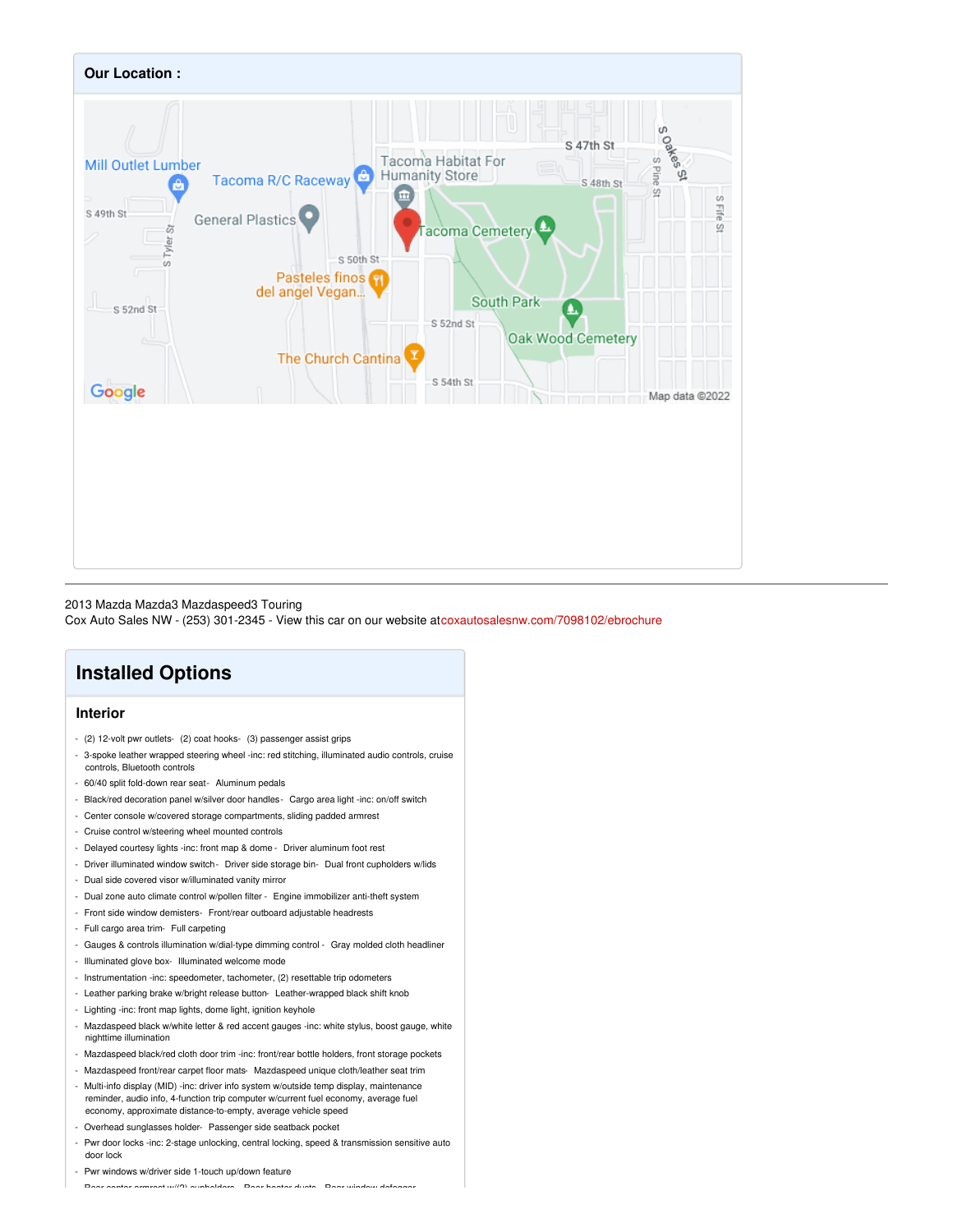- Hear center armrest w/(z) cupnolders- Hear neater ducts- Hear window defogger
- Reclining sport-type front bucket seats
- Remote keyless illuminated entry w/answer back feature, panic button
- Remote releases -inc: fuel door, hood- Removable rigid cargo cover
- Tilt/telescopic steering column
- Warning lamps -inc: brake system, high-beam on, turn signals on, hazard warning on, check engine, engine oil pressure, engine coolant temp, battery charge, defogger-on, air bags, front seat belt pretensioner system, door-ajar, low fuel, low coolant temp, ABS system, cruise control on, tire pressure monitoring system

### **Exterior**

- 18" x 7.5" gunmetal painted alloy wheels w/black center caps
- 2-speed variable-intermittent front windshield wipers
- Black mica manual-folding heated pwr mirrors w/turn signal lamps Black roof molding
- Body-color door handles Body-color fuel door Fixed-intermittent rear window wiper
- Halogen fog lights- Halogen headlights
- Mazdaspeed body-color front/black mica rear bumpers
- Mazdaspeed body-color rear roof-end large floating spoiler -inc: black mica inner spoiler
- Mazdaspeed sport-type grey gloss grille insert & trim Multi-reflector taillights
- P225/40YR18 performance tires- Side sill extensions- T125/70D17 temporary spare tire

### **Safety**

- (2) 12-volt pwr outlets- (2) coat hooks- (3) passenger assist grips
- 3-spoke leather wrapped steering wheel -inc: red stitching, illuminated audio controls, cruise controls, Bluetooth controls
- 60/40 split fold-down rear seat- Aluminum pedals
- Black/red decoration panel w/silver door handles- Cargo area light -inc: on/off switch
- Center console w/covered storage compartments, sliding padded armrest
- Cruise control w/steering wheel mounted controls
- Delayed courtesy lights -inc: front map & dome Driver aluminum foot rest
- Driver illuminated window switch- Driver side storage bin- Dual front cupholders w/lids
- Dual side covered visor w/illuminated vanity mirror
- Dual zone auto climate control w/pollen filter Engine immobilizer anti-theft system
- Front side window demisters- Front/rear outboard adjustable headrests
- Full cargo area trim- Full carpeting
- Gauges & controls illumination w/dial-type dimming control Gray molded cloth headliner
- Illuminated glove box- Illuminated welcome mode
- Instrumentation -inc: speedometer, tachometer, (2) resettable trip odometers
- Leather parking brake w/bright release button- Leather-wrapped black shift knob
- Lighting -inc: front map lights, dome light, ignition keyhole
- Mazdaspeed black w/white letter & red accent gauges -inc: white stylus, boost gauge, white nighttime illumination
- Mazdaspeed black/red cloth door trim -inc: front/rear bottle holders, front storage pockets
- Mazdaspeed front/rear carpet floor mats- Mazdaspeed unique cloth/leather seat trim
- Multi-info display (MID) -inc: driver info system w/outside temp display, maintenance reminder, audio info, 4-function trip computer w/current fuel economy, average fuel economy, approximate distance-to-empty, average vehicle speed
- Overhead sunglasses holder- Passenger side seatback pocket
- Pwr door locks -inc: 2-stage unlocking, central locking, speed & transmission sensitive auto door lock
- Pwr windows w/driver side 1-touch up/down feature
- Rear center armrest w/(2) cupholders- Rear heater ducts- Rear window defogger
- Reclining sport-type front bucket seats
- Remote keyless illuminated entry w/answer back feature, panic button
- Remote releases -inc: fuel door, hood- Removable rigid cargo cover
- Tilt/telescopic steering column
- Warning lamps -inc: brake system, high-beam on, turn signals on, hazard warning on, check engine, engine oil pressure, engine coolant temp, battery charge, defogger-on, air bags, front seat belt pretensioner system, door-ajar, low fuel, low coolant temp, ABS system, cruise control on, tire pressure monitoring system

### **Mechanical**

- 110-amp alternator- 2.3L DISI 16-valve turbocharged I4 engine
- 6-speed manual transmission w/OD- Aluminum alloy engine block
- Black urethane engine cover- Distributor-less ignition
- Electro-hydraulic pwr assist steering (EHPAS) system- Front wheel drive
- Limited slip differential- Mazda torque management system
- Mazdaspeed enlarged front/rear stabilizer bars
- Mazdaspeed enlarged pwr front ventilated/rear solid disc brakes
- Mazdaspeed front independent MacPherson strut sport suspension w/coil springs
- Mazdaspeed rear independent E-type multi-link sport suspension w/coil springs
- Sport-tuned exhaust w/bright tip- Variable pwr rack & pinion steering